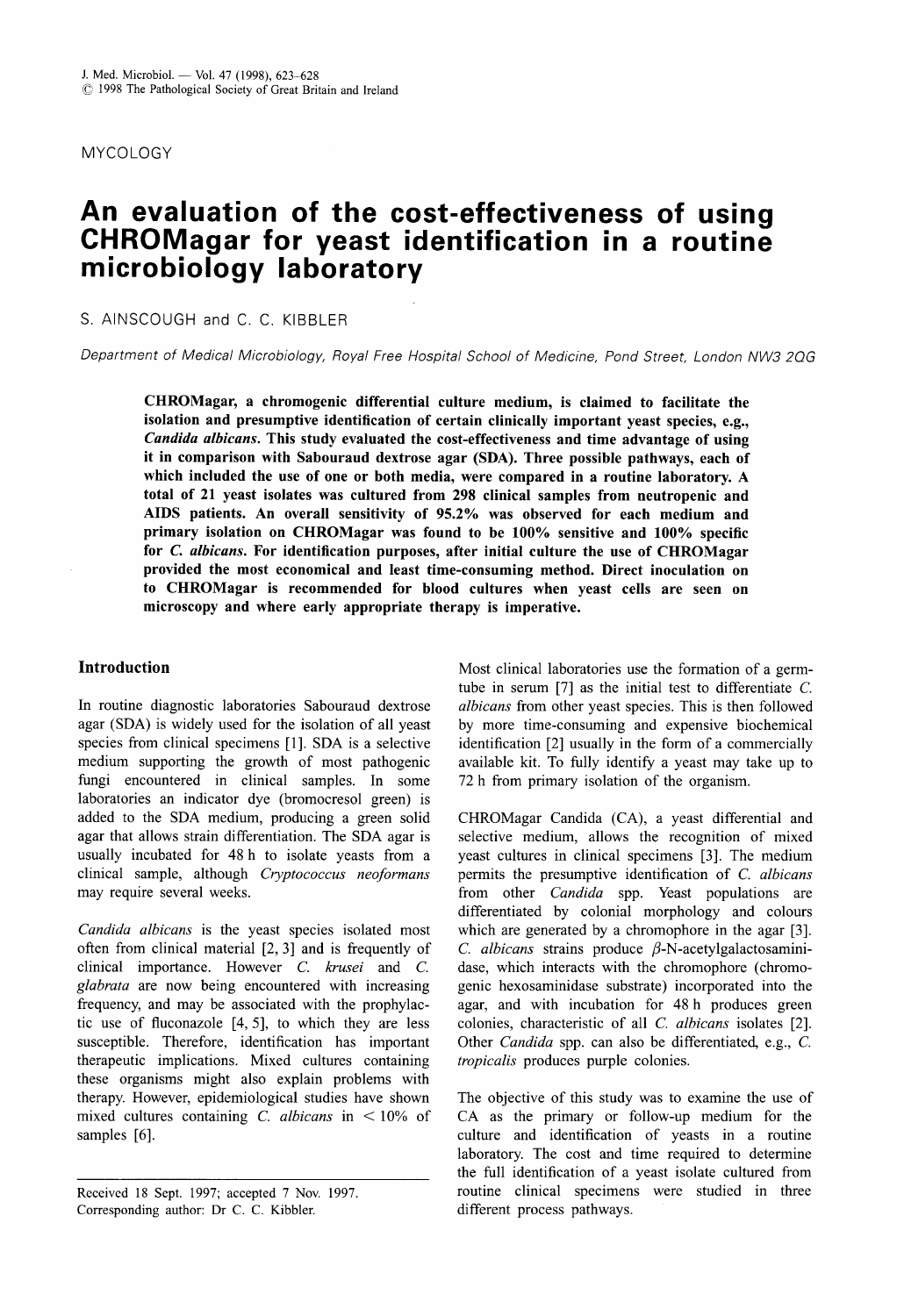### **Materials and methods**

The investigation was done over 4 weeks on throat, mouth, oesophageal and stool samples taken from leukaemic and AIDS patients.

Sabouraud Dextrose Agar (Unipath, Basingstoke), and CHROMagar (CHROMagar, Paris, France) were prepared following the manufacturers' instructions, in petri dishes holding 15-ml volumes of the liquid agar; 5-ml volumes of CA were prepared in the same manner but poured in 5-ml petri dishes. Plates prepared from both media were stored at 4°C until used.

In the routine microbiology laboratory, 298 clinical specimens from both sets of patients were inoculated on to one quarter of an SDA plate and one quarter of a CA plate and incubated aerobically for 24 h at 37°C. If cultures were negative, plates were incubated for a further 24 h at 37°C. Colony counts were performed on all positive isolates. Three possible pathways for identifying the positive yeast isolates were examined and are illustrated in Figs. 1, 2 and 3. The cost of labour for each pathway was determined from the average (UK) salary of a biomedical scientist. The costs of testing germ-tube production, culture of a swab specimen and performing an API (bioMerieux) identification test were calculated with Welcan units [8]. Inoculation of a swab specimen takes 3.00 units, a germ tube 5.00 units and an API test 4.00 units.

# **Results**

Twenty-one yeast isolates were cultured from the 298 clinical samples. Some of the isolates were cultured from the same patient, as repeat specimens were often examined to detect the clearance of the organism cultured in primary specimens. Mixed fungal cultures were not obtained with either selective medium. Each medium failed to support the growth of one isolate (cultured on the other), giving an overall sensitivity of 95.2% for each medium.

The germ-tube test was found to have a sensitivity and specificity of  $84.6\%$  and  $100\%$ , respectively. The growth of green colonies on CA was 100% sensitive and 100% specific for C. *albicans.* Table 1 shows the yield and characteristics of each yeast isolate cultured. Fig. 1 illustrates process pathway 1, showing the stages taken in identifying a yeast isolate by traditional methods. Fig. 2 shows the stages in identifying a yeast isolate when the SDA plate was used for primary inoculation and CA for identifying the C. *albicans* isolates. Fig. 3 illustrates the process pathway when CA was used for primary inoculation and for identification of any C. *albicans* isolates.

Table 2 illustrates the cost of labour, materials and minimum time taken to identify C. *albicans* and *Candida* spp. by pathways 1, 2 and 3.

#### **Discussion**

The yield (i.e., the number of colonies) of yeast strains on CA was greater than on SDA, as found in a study by Baumgartner *et al.* [9], which also demonstrated a detection rate of yeast on CA 20% higher than on SDA. However, there was no difference in the sensitivity (i.e., detection rate) of CA and SDA for primary culture, in keeping with other studies [2,3].

**Table 1.** Yield and characteristics of 21 yeast isolates cultured from clinical specimens inoculated on to Sabouraud dextrose agar (SDA) and CHROMagar (CA)

| Isolate<br>no. | Specimen          | <b>CA</b><br>colour | CA<br>growth       | <b>SDA</b><br>colour | <b>SDA</b><br>growth | Germ-<br>tube | Identification |
|----------------|-------------------|---------------------|--------------------|----------------------|----------------------|---------------|----------------|
|                | Throat swab       | Purple              | $+/-$              | Cream                | $^{+}$               | Negative      | C. glabrata    |
| 2              | Throat swab       | No growth           |                    | Cream                | $+/-$                | Negative      | C. inconspicua |
| 3              | Mouth ulcer       | Green               | $^{+}$             | Cream                | $\hspace{0.1mm} +$   | Positive      | C. albicans    |
| 4              | Throat swab       | Green               | $+++$              | Cream                | $^{+}$               | Positive      | C. albicans    |
| 5              | Stool             | Purple              | $+++$              | Cream                | $^{+}$               | Negative      | C. inconspicua |
| 6              | Stool             | Purple              | $^{+}$             | No growth            |                      | Negative      | C. inconspicua |
|                | Stool             | Green               | $+/-$              | Cream                | $^{+}$               | Positive      | C. albicans    |
| 8              | Throat swab       | Green               | $- + + +$          | Cream                | $^{+++}$             | Negative      | C. albicans    |
| 9              | Stool             | Green               | $^+$               | Cream                | $\mathrm{+}$         | Positive      | C. albicans    |
| 10             | Stool             | Purple              | $+/-$              | Cream                | $+/-$                | Negative      | C. inconspicua |
| 11             | Throat swab       | Purple              | $+$<br>' —         | Cream                | $\hspace{0.1mm} +$   | Negative      | C. inconspicua |
| 12             | Throat swab       | Green               | $+++$              | Cream                | $\pm$                | Positive      | C. albicans    |
| 13             | Throat swab       | Green               | $+/-$              | Cream                | $^{+}$               | Positive      | C. albicans    |
| 14             | Mouth swab        | Green               | $+++$              | Cream                | $^{+}$               | Positive      | C. albicans    |
| 15             | Oesophageal fluid | Green               | $+++$              | Cream                | $^{+++}$             | Positive      | C. albicans    |
| 16             | Stool             | Green               | $^{++}$            | Cream                | $^{+}$               | Positive      | C. albicans    |
| 17             | Stool             | Green               | $^{+}$             | Cream                |                      | Positive      | C. albicans    |
| 18             | Stool             | Purple              | $+1$<br>' —        | Cream                | $+$<br>/ —           | Negative      | C. inconspicua |
| 19             | Stool             | Green               | $\hspace{0.1mm} +$ | Cream                | $+/-$                | Positive      | C. albicans    |
| 20             | Throat swab       | Pink                | $^{+}$             | Cream                | $+/-$                | Negative      | C. glabrata    |
| 21             | Stool             | Green               | $\ddot{}$          | Cream                | $+/-$                | Positive      | C. albicans    |

 $-$ , no growth;  $+/-$ , 1-10 colonies;  $+$ , 11-40 colonies;  $++$ , 41-100 colonies;  $++$ , 101-200 colonies.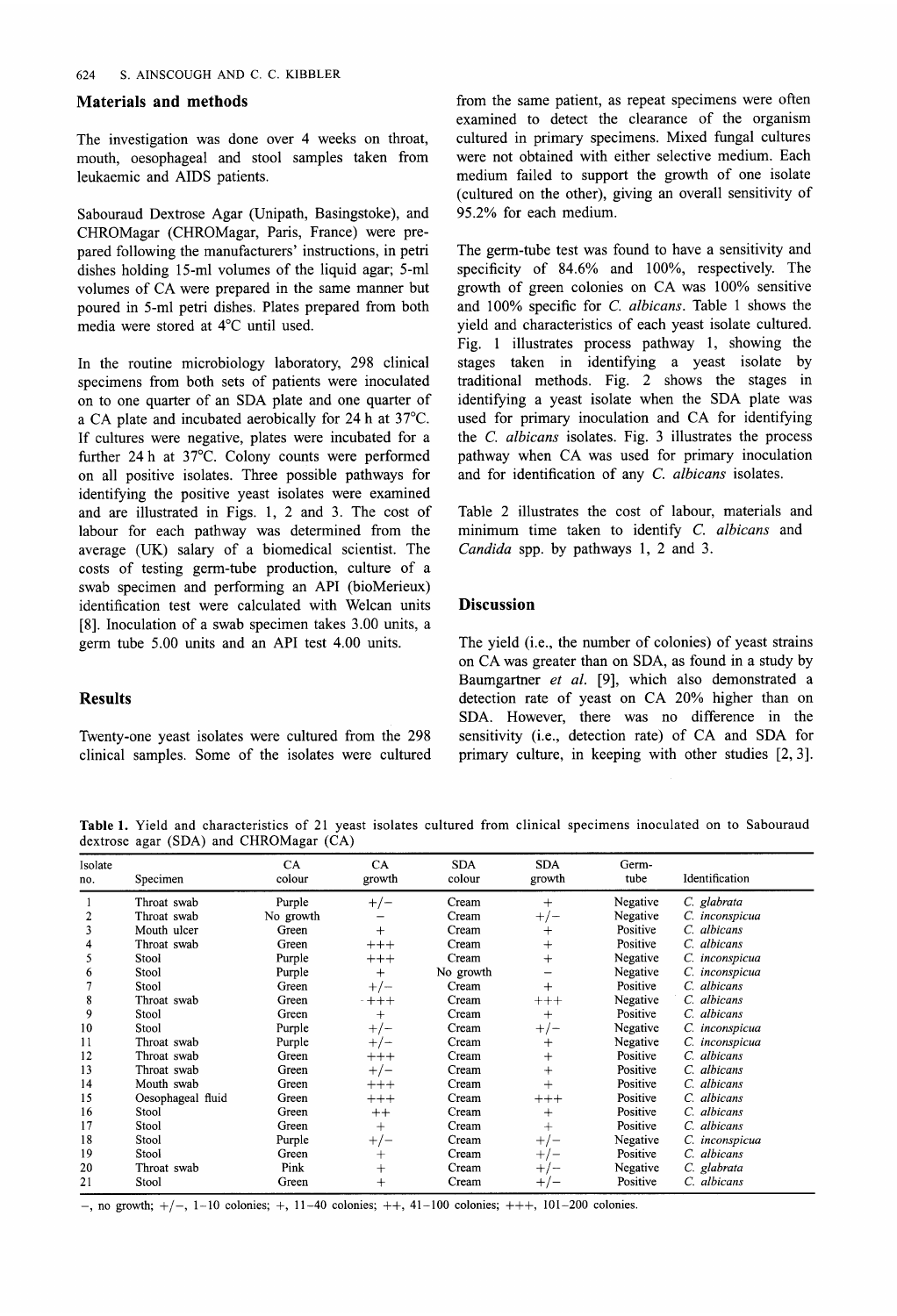

**Fig. 1.** Pathway 1. Steps: **1,** culture of swab on to a 1/4 **SDA** plate, incubated aerobically for **24** h at 37°C; **2,** germtube test performed on all yeast isolates; **3, API** test performed on all germ-tube-negative isolates.

There was a 100% correlation of **CA** with the **API** test for identification of C. *albicans* whether determined by primary inoculation or follow-up, which confirms other studies [10, 11].

We are unable to comment on the sensitivity and specificity of the method for the non-C. *albicans*  species, as an unusually high percentage of C. *inconspicua* was isolated. Other studies show good specificity for C. *glabrata,* C. *tropicalis* and *C. krusei.*  San-Millan *et al.* [11] showed 100% specificity and sensitivity for C. *krusei* and 93.8% and 99.1%, respectively, for C. *tropicalis.* Bernal *et al.* [lo] also showed 99% and 100% specificity for C. *tropicalis*  and *C. krusei,* respectively. Odds and colleagues [3] found sensitivities exceeding 99% for both C, *krusei*  and *C. tropicalis.* 

Two isolates produced negative germ-tube results but were found to be C. *albicans* by biochemical identification. Given the observer variability encountered with the germ-tube test, as well as its lower sensitivity and specificity, **CA** provides a simple and precise means for rapid identification of C. *albicans* in the routine laboratory.

The time taken to identify C. *albicans* following pathway 1 was  $c$ . 30 h. This is solely dependent on whether the germ-tube test is performed at 24 h after sample inoculation. The time scale of 30 h may vary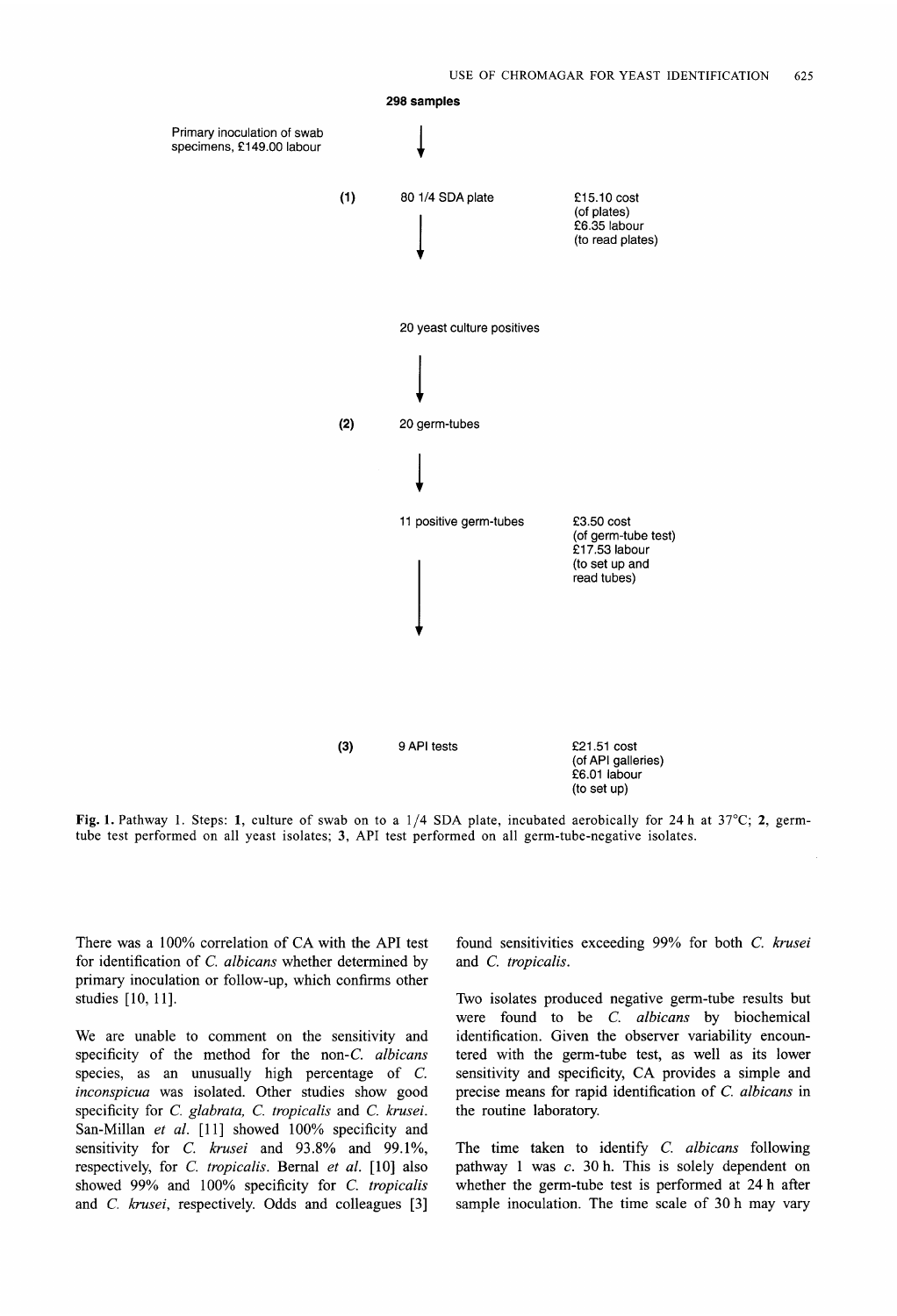

**Fig. 2.** Pathway 2. Steps: **1,** culture swab on to a **1/4** SDA plate, incubated for **24** h at 37°C; **2,** culture of yeast isolates on to a **CA** plate; **3,** API test performed on all non-green colony type:. \*CA agar set up at 10.00 am and read at 4.00 pm. <sup>+</sup>Based on reading 20 individual plates, c. 30 s to read a plate;  $\frac{1}{4}$ Yeast isolates collected and tested on the CA plate twice a week; <sup>§</sup>based upon the cost of reading four plates inoculated with the 20 isolates.

according to the time taken for an individual to 'read' a routine batch of specimens, and also if a mixed culture of yeasts is obtained, a pure culture would have to be obtained before any diagnostic test is carried out.

Following pathway 2a, C. *albicans* could be identified within 30 h after sample inoculation. The time here is also dependent on whether a pure isolate is cultured initially and whether the yeast isolate is inoculated on to a CA plate 24 h after primary culture. All isolates producing green colouration within 6 h were confirmed as C. *albicans* by biochemical identification. Pathway 2b was calculated to be insignificantly less expensive than 2a; however, the time taken to identify the yeast strains isolated following this method could take up to 72 h longer, because the isolates would have been collected and identified in two batches per week.

Pathway 3 took the shortest time to identify C. *albicans* .

The most economical method is to use CA for identification only (pathway 2). In laboratories with large numbers of isolates, daily inoculation of plates allows C. *albicans* identification within 30 h, commensurate with current methodology employing germtube production. Additional costs of processing these samples by pathway 3 in our laboratory, compared with conventional methods would be UK E385.71 per year. The advantages of using this method in some laboratories may outweigh this modest additional cost. Certainly, primary inoculation of blood cultures on to CA (pathway 3) when yeasts are seen on microscopy would gain time where early appropriate therapy is critical.

In conclusion, CHROMagar provides a simple and inexpensive method for the identification of yeasts. This should allow laboratories to introduce identification of mucosal isolates, now increasingly required and recommended [12], with minimal impact on workflows and laboratory budgets.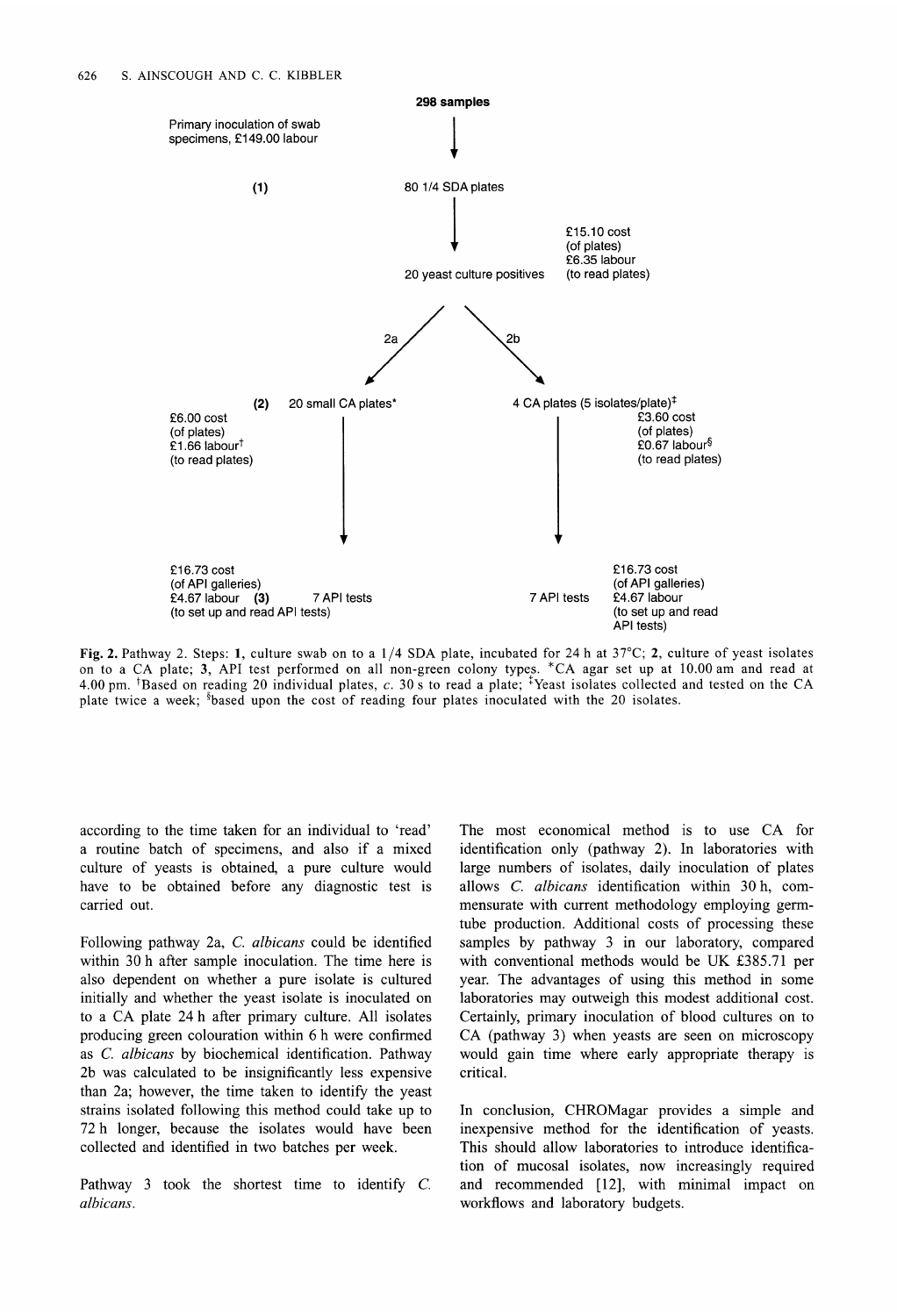

**Fig. 3.** Pathway *3.* Steps: **1,** culture of swab on to a **1/4** CA plate for 24 h at 37°C aerobically; **2,** API test performed on all non-green colony types.

#### **Table 2.** Characteristics of pathways 1, 2 and *3*

| Pathway | Labour cost<br>(£)                | Cost of materials<br>(£       | Total cost<br>(£)                 | Minimum time taken<br>to identify C. albicans<br>(n) | Minimum time taken<br>to identify Candida<br>$spp.*$ (h) |
|---------|-----------------------------------|-------------------------------|-----------------------------------|------------------------------------------------------|----------------------------------------------------------|
| 2a/2b   | 178.89<br>161.68/160.69<br>160.02 | 40.11<br>37.83/35.43<br>88.65 | 219.00<br>199.51/196.12<br>248.67 | 30<br>$30^{†}/30^{1}$<br>24                          | $72/72^8$<br>72.                                         |

\*Assuming 42-48 h API incubation, i.e., strips read and identification successful after two periods of overnight incubation.

+Inoculating plates at 10.00 am allows green colouration to be detected at 4.00 pm.

?3ome batched isolates will take 102 h.

§Some batched isolates will take 144 h.

We acknowledge the support of Janssen-Cilag Ltd in supplying some of the reagents used in this study.

#### **References**

- 1. Odds FC. Sabouraud('s) agar. *J Med Vet Mycol* 1991; **29:**  355-359.
- 2. Beighton D, Ludford R, Clark DT *et al.* Use of CHROMagar Candida medium for isolation of yeasts from dental samples. *J Clin Microbiol* 1995; **33:** 3025-3027.
- 3. Odds FC, Bernaerts R. CHROMagar Candida, a new differential isolation medium for presumptive identification of clinically important *Candida* species. *J CIin Microbiol* 1994; **32:** 1923-1929.
- 4. Louwagie B, Surmont I, Verhaegen J, Odds F. Differential and enrichment media for selective culture and recognition of yeast species from clinical material. *Eur J Clin Microbiol Infect Dis*

1995; **14:** 406-411.

- 5. Pfaller MA, Houston A, Coffmann **S.** Application of CHRO-Magar Candida for rapid screening of clinical specimens for *Candida albicans, Candida tropicalis, Candida krusei and Candida glabrata (Torulopsis). J Clin Microbiol* 1996; **34:**  58-61.
- 6. Odds FC. Candida and candidosis, 2nd edn. London, Bailliere-Tindall. 1988: 68-92.
- 7. Mackenzie DWR. Serum germ tube production of *Candida albicans. J Clin Pathol* 1962; **15:** 563-565.
- 8. Welcan UK. Workload measurement system manual, 1992 edn.
- 9. Baumgartner C, Freydiere A-M, Gille Y. Direct identification and recognition of yeast species from clinical material by using albicans ID and CHROMagar Candida plates. *J Clin Microbiol*  1996; **34:** 454-456.
- 10. Bernal **S,** Martin Mazuedos E, Garcia M, Aller Al, Martinez MA, Gutierrez MJ. Evaluation of CHROMagar Candida medium for the isolation and presumptive identification of species of *Candida* of clinical importance. *Diagn Microbiol*